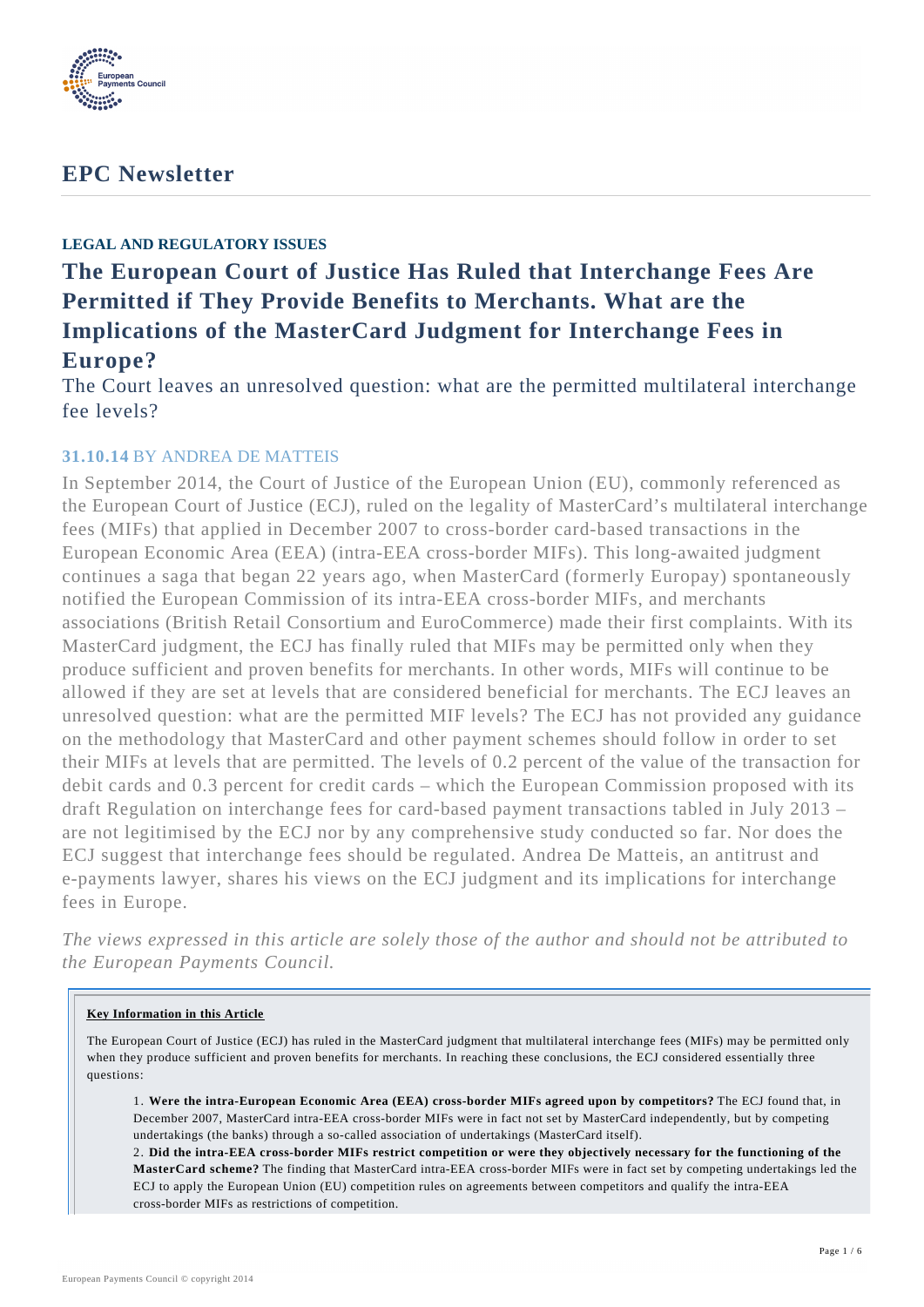

3. **Could intra-EEA cross-border MIFs be exempt from the application of the competition rules on the basis of efficiencies?** The ECJ confirmed that MasterCard's intra-EEA cross-border MIFs in force in December 2007 could not be exempt from the application of the competition rules on the basis of efficiencies.

The author points out that, in light of the ECJ ruling, MIFs will continue to be allowed if they do not exceed certain levels. The ECJ however, leaves an unresolved question: what are the permitted MIF levels?

#### **Implications with regard to the proposed new Regulation on interchange fees for card-based payment transactions (IF Regulation), introduced by the European Commission in July 2013:**

The draft IF Regulation proposes to cap MIFs at the levels of 0.2 percent of the value of the transaction for debit cards and 0.3 percent for credit cards. These levels are not legitimised by the ECJ nor by any comprehensive study conducted so far. Nor does the ECJ suggest that interchange fees should be regulated through legislation.

This author argues that the preliminary findings, published by the Commission in February 2014, gathered with the so-called 'merchant indifference test' are incomplete. Consequently, at present the Commission does not possess the necessary data to identify the MIFs permitted levels under the competition rules nor those that would be permitted under any legislative intervention. This, he concludes, is a fundamental flaw in the pursuit of antitrust enforcement by the Commission and national competition authorities.

It is possible, therefore, that pending the approval of the IF Regulation by the EU co-legislators, national competition authorities, regulators or judges could apply higher levels if the evidence in that particular country shows that merchants will receive sufficient benefit from such higher levels.

### **Multilateral interchange fees (MIFs) and their benefits for cardholders and merchants**

MIFs are the fees paid by an acquirer, i.e*.*, the bank or payment service provider of a merchant, to the issuer, i.e*.*, the bank or payment service provider of the cardholder, for each transaction, to compensate the issuer for the services it provides to the merchant in each transaction. In a two-sided market like the card payment business, card schemes balance the interests of both sides, merchants and cardholders, so that each party pays its fair share of the costs for the benefits it receives. This is done through the MIF.

Merchants receive a wide variety of benefits from card acceptance, including more customers, higher sales per customer, the ability to sell via the internet, reduced costs of cash, (e.g. cost of handling, theft, loss, counterfeit), quicker check-out, automated points of sale, etc. In addition, the merchant is guaranteed payment when accepting cards – the merchant gets paid even if the cardholder fails to pay for the transaction. Issuers provide the bulk of these merchant benefits. The MIF provides revenues to issuers for the services and benefits they provide to merchants.

Without the MIF, or if the MIF is set too low, merchants extract value from the scheme without paying for it. This results in consumers paying higher fees, (or receiving fewer benefits), to compensate for the value merchants extract without paying any compensation. Cards become more expensive or less attractive for consumers as issuers charge higher consumer fees or reduce consumer benefits to make up for the revenue lost when merchants no longer pay for the benefits they receive.

#### **The European Court of Justice (ECJ) judgment: MIFs are permitted if they provide benefits to merchants**

In September 2014, the ECJ ruled on the legality of MasterCard's MIFs that applied in December 2007 to cross-border card-based transactions in the European Economic Area (EEA) (intra-EEA cross-border MIFs).

This long-awaited judgment continues a saga that began 22 years ago, when MasterCard (formerly Europay) spontaneously notified the European Commission of its intra-EEA cross-border MIFs, and the merchants associations British Retail Consortium and EuroCommerce made their first complaints.

Initially, the Commission dismissed those complaints as groundless. Interchange fees were considered perfectly legitimate and compliant with European Union (EU) competition rules. Then, in 2002 in a case concerning Visa, the Commission decided that MIFs were compliant, provided their levels were based on issuing costs. Issuing costs methodologies were developed by card schemes following this approach. In 2007, as a result of the increased lobbying by merchants in Europe and throughout the world, the Commission changed its approach and adopted an infringement decision against MasterCard intra-EEA cross-border MIFs – despite the fact that those MIFs were based on issuing costs – because there was no sufficient evidence that the levels then in force were beneficial enough for merchants.

With its September 2014 judgment, the ECJ has finally confirmed the Commission's 2007 decision and ruled that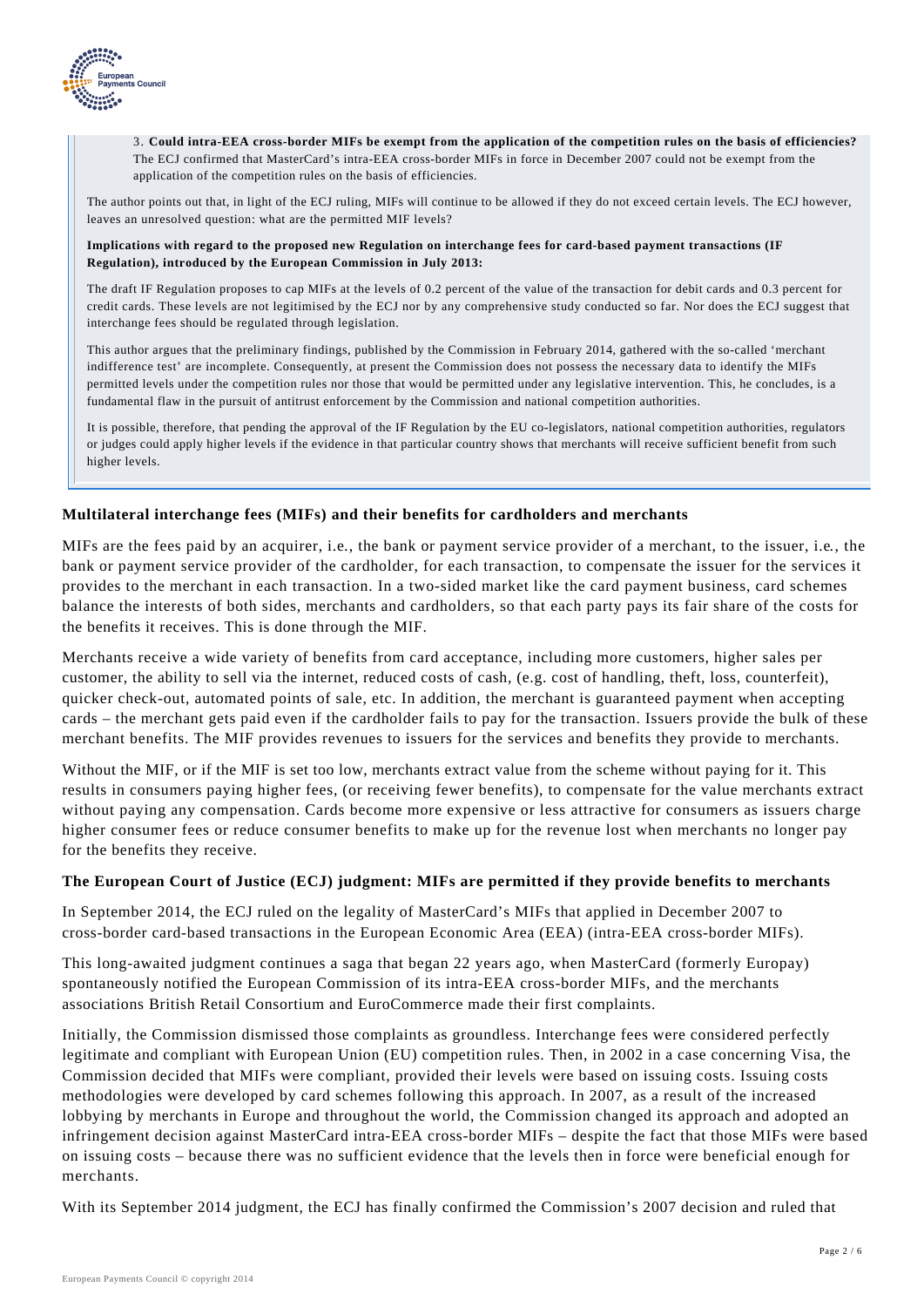

MIFs may be permitted only when they produce sufficient and proven benefits for merchants.

## **The main questions before the ECJ**

In reaching these conclusions, the ECJ considered essentially three questions: (1) whether the intra-EEA cross-border MIFs were agreed upon by competitors; (2) whether they restricted competition or were objectively necessary for the functioning of the MasterCard scheme; and (3) whether they could be exempt from the application of the competition rules on the basis of efficiencies.

*Were the intra-EEA cross-border MIFs agreed upon by competitors?* 1.

The ECJ found, firstly, that, in December 2007, MasterCard intra-EEA cross-border MIFs were in fact not set by MasterCard independently, but by competing undertakings (the banks) through a so-called association of undertakings (MasterCard itself). The ECJ considered MasterCard to be an association of undertakings because – despite the initial public offering (IPO) on the New York Stock Exchange in 2006 – it continued to be an institutionalised form of coordination of the conduct of the participating banks.

Based on that assessment, the ECJ dismissed MasterCard's defence that after the IPO it became a public company owned by a large and dispersed number of non-banking shareholders. MasterCard pointed to the fact that MasterCard is a commercial entity separate from its banking customers, pursuing its own commercial interests and required to act in the interest of its public shareholders, not the banks. MasterCard also unsuccessfully argued that it could not be qualified as an association of undertakings because there is no commonality of interests among its customers in higher MIFs: issuers are interested in receiving higher MIFs, while acquirers are interested in paying lower MIFs.

*Did the intra-EEA cross-border MIFs restrict competition or were they objectively necessary for the* 2. *functioning of the MasterCard scheme?*

The finding that MasterCard intra-EEA cross-border MIFs were in fact set by the banks led the ECJ to apply the EU competition rules on agreements between competitors and qualify the intra-EEA cross-border MIFs as restrictions of competition. According to the ECJ, the intra-EEA cross-border MIFs restricted competition, because their effect was to set a floor for the charges imposed by acquiring banks on merchants (merchant service charges).

The ECJ held that MasterCard's intra-EEA cross-border MIFs did not escape the competition rules on the basis of previous case-law regarding 'objective necessity'. According to that case-law, those restrictions that are objectively necessary for the operation of the system are allowed. The ECJ considered that the MIFs were not objectively necessary for the MasterCard system. On the basis of a narrow interpretation of previous case-law, the ECJ ruled that the fact that a given operation is simply more difficult to implement or even less profitable without the restriction concerned cannot be deemed to give that restriction the 'objective necessity' required in order for it to be classified as ancillary and escape the competition rules. The adverse consequences for the functioning of the MasterCard system in the absence of the MIFs do not mean that the MIFs must be regarded as being objectively necessary, since the system is still capable of functioning without those fees. MasterCard claimed instead that four-party payment systems cannot operate without default settlement terms between banks issuing cards to consumers and those acquiring transactions for merchants, which requires the setting of a default interchange fee (whether positive, negative or zero).

*May the intra-EEA cross-border MIFs be exempt from the application of the competition rules on the basis* 3. *of efficiencies?*

Finally, the ECJ confirmed that MasterCard's intra-EEA cross-border MIFs in force in December 2007 could not be exempt from the application of the competition rules on the basis of efficiencies. According to the ECJ, MasterCard failed to demonstrate to the required standard that merchants receive appreciable objective benefits from MIFs. Therefore, the ECJ deemed that it was not even necessary to examine the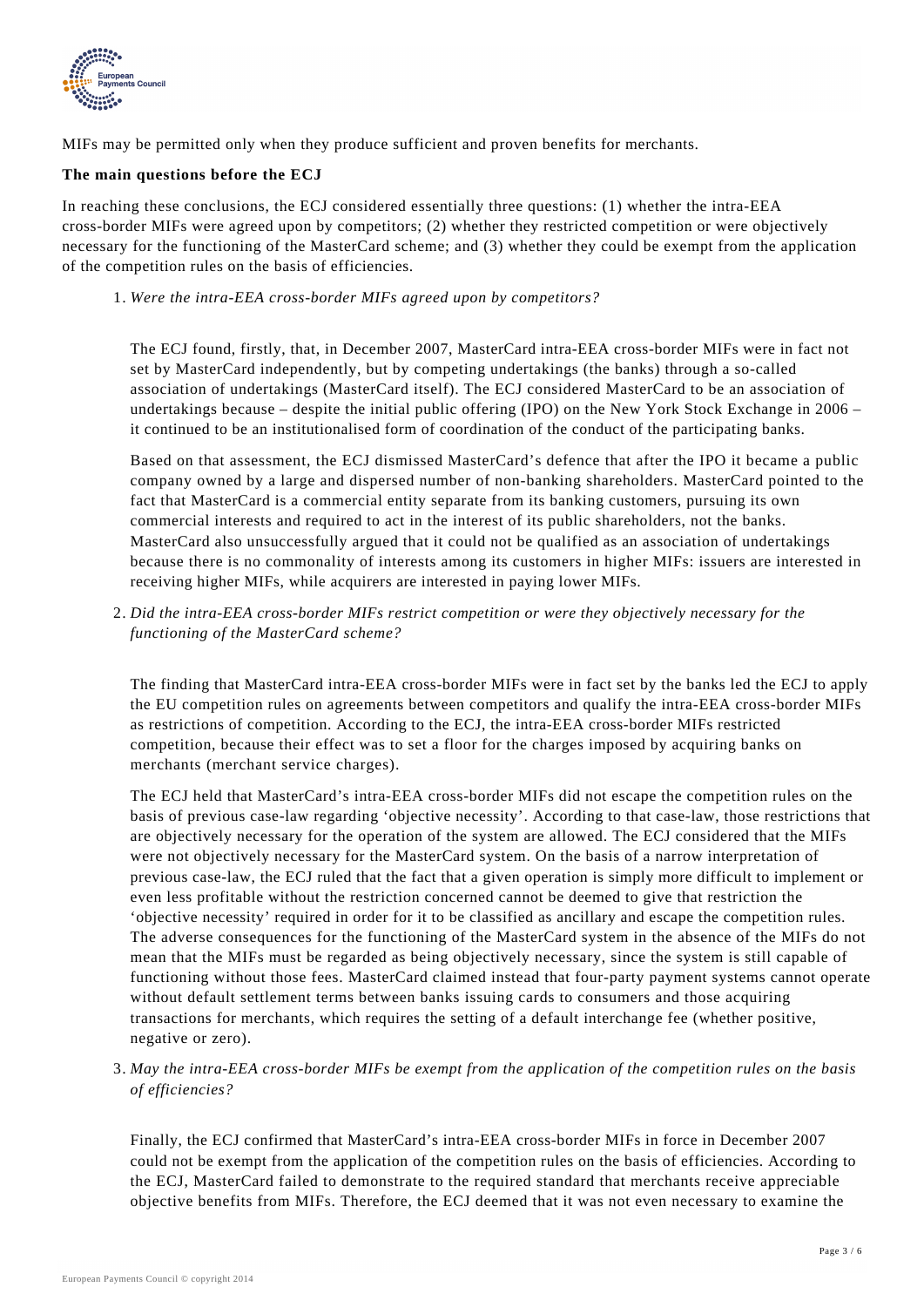

advantages flowing from the MIFs for cardholders – as claimed by MasterCard – since such advantages could not, by themselves, compensate for the lack of evidence of sufficient benefits to merchants. This is so even if – as recognised earlier by the General Court of the EU in the MasterCard v. Commission judgment of 24 May 2012<sup>1</sup> – cardholders were to bear much higher costs due to the MIF being removed or reduced. Specifically, the General Court recognised that "a reduction in the benefits conferred on cardholders or the profitability of the card issuing business might be expected in a system operating without a MIF", and a reduction in interchange fees could lead "to an increase in the costs charged to cardholders or to the reduction of certain benefits".

### **An unresolved question: what are the permitted MIF levels?**

The judgment leaves open the possibility that MIFs may be exempt from the application of the competition rules if payment schemes are able to demonstrate that there are appreciable objective advantages for merchants flowing from the MIFs that are sufficient to compensate for their restrictive effects. In other words, MIFs will continue to be allowed if they are set at levels that are considered beneficial for merchants.

The ECJ has not provided any guidance on the methodology that MasterCard and other payment schemes, (e.g. Visa and domestic schemes), should follow in order to set their MIFs at levels that are permitted. The levels of 0.2 percent of the value of the transaction for debit cards and 0.3 percent for credit cards – which the European Commission proposed with the draft Regulation on interchange fees for card-based payment transactions (IF Regulation) tabled in July 2013 – are not legitimised by the ECJ nor by any comprehensive study conducted so far. Nor does the ECJ suggest that interchange fees should be regulated through legislation.

The Commission has tried to answer the question regarding what MIFs levels are permitted by resorting to diverging and conflicting approaches over the years. After giving its blessing to issuing costs methodologies in 2002, the Commission disallowed them in 2007 and embraced a new and untested methodology to identify the permitted MIFs levels, called 'tourist test', or 'merchant indifference test'. This new methodology is said to have been first used during the Interim Arrangement of April 2009 between MasterCard and European Commissioner Neelie Kroes after the Commission's decision on MasterCard's cross-border interchange of December 2007. Due to its complexities, however, there are no conclusive results of this methodology, which is highly controversial.

#### **The merchant indifference test: no conclusive results are available**

According to the merchant indifference test theory, the MIF that meets this test is set at such a level that the merchant service charges paid by the merchant is at the same level as the 'avoidable' cost of cash to the merchant. In other words, the Commission seeks to set the MIF at a level at which the merchant is 'indifferent' as to whether she or he receives a card or cash payment.

It is not surprising that the merchant indifference test is a controversial tool for setting MIF in that it focuses solely on the merchants' indifference and excludes the consideration of consumer interests in a properly set MIF. Since any MIF impacts consumers and merchants at the same time, it is likely that the merchant indifference test will continue to attract considerable criticism even if reliable data is obtained to ensure merchant 'indifference'.

There is in any event today no reliable and accurate data at hand to apply this methodology. The first Commission's attempt to obtain some reliable data on the merchant indifference test dates back to a study that the Commission awarded in April 2009. MasterCard sought access to the documents related to the study on the basis of the EU Transparency Regulation, but without success. On 9 September 2014, two days before the ECJ's judgment in relation to MasterCard's MIFs, the General Court of the EU, following an appeal by MasterCard, annulled the decision by which the Commission refused to disclose those documents. In June 2012, the Commission published another call for tender for the conduct of a survey on merchants' costs of processing cash and card payments. Seven months later, while the studies were still ongoing, despite the absence of reliable data, the Commission presented its proposal for the IF Regulation, arguing that the envisaged MIF caps – 0.2 percent of the value of the transaction for debit and 0.3 percent for credit – were set on the basis of the merchant indifference test.

Only on 19 February 2014, seven months after it had introduced its proposal for the IF Regulation, did the Commission publish the merchant indifference test preliminary results. These preliminary results are extremely low: the MIFs that comply with the test are 0.11 percent of the value of the transaction for debit cards and 0.15 percent for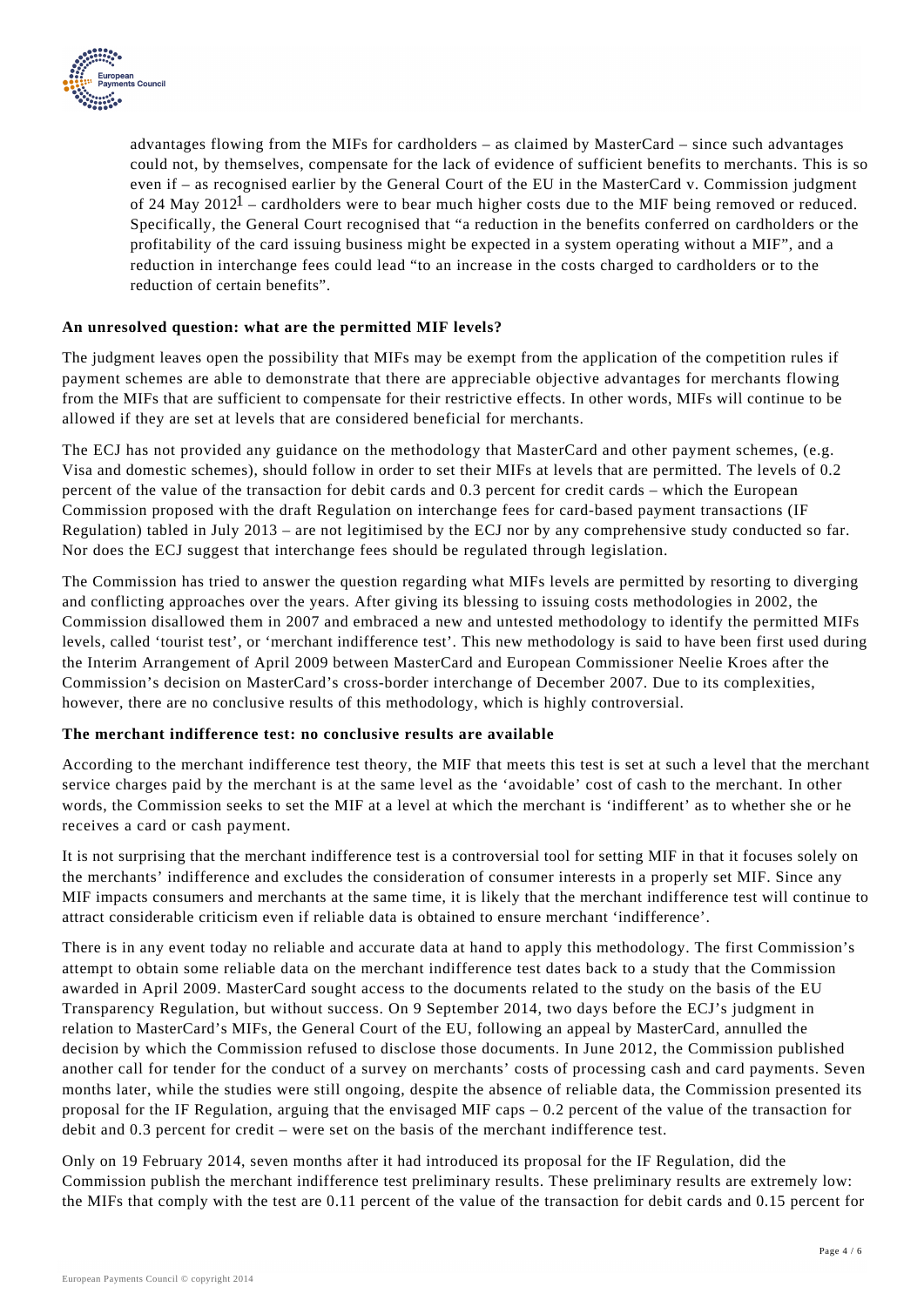

credit cards. These levels are even below the proposed MIF caps under the draft IF Regulation.

When introducing these results, the Commission admitted that the process of collecting the data from merchants proved to be a very difficult and lengthy task. The Commission indicated that there are several caveats to the preliminary results and that a broader analysis is necessary.

In fact, the preliminary findings are significantly incomplete and are themselves open to a number of criticisms for the following main reasons:

- The survey concerned only ten out of 31 EEA countries.
- Only 254 large merchants were satisfactorily surveyed.
- Only large merchants (above 20 million euros in turnover) were surveyed.
- The survey concerned only face-to-face transactions (e-commerce ones were excluded).

Smaller merchants will be surveyed in a second phase of the project, which should target 2,000 merchants in the same ten countries. It has not been ruled out that the results from the smaller merchant survey may alter the preliminary results.

It is clear that at present the Commission does not possess the necessary data to identify the MIFs permitted levels under the competition rules nor those that would be permitted under any legislative intervention. This is a fundamental flaw in the pursuit of antitrust enforcement by the Commission and national competition authorities. It is possible, therefore, that pending the approval of the IF Regulation, national competition authorities, regulators or judges could apply higher levels if the evidence in that particular country shows that merchants will receive sufficient benefit from such higher levels.

This and other reasons should lead national competition authorities not to take new action against payment schemes, but instead to wait for the approval of the IF Regulation, which remains under review by the EU co-legislators, i.e. the European Parliament and the Council of the EU representing EU governments.

*Andrea De Matteis is an antitrust and e-payment attorney and named partner with De Matteis Studio Legale in Rome. The firm has represented MasterCard in successfully overturning a decision of the Italian competition authority on interchange fees.*

## **Related links:**

[European Court of Justice press release \(11 September 2014\): 'The Court of Justice confirms the judgment of the](http://curia.europa.eu/jcms/upload/docs/application/pdf/2014-09/cp140122en.pdf) [General Court and thus validates the Commission's decision prohibiting the multilateral interchange fees applied by](http://curia.europa.eu/jcms/upload/docs/application/pdf/2014-09/cp140122en.pdf) [MasterCard'](http://curia.europa.eu/jcms/upload/docs/application/pdf/2014-09/cp140122en.pdf) 

[Judgment of the European Court of Justice of 11 September 2014 on MasterCard's MIFs that applied to cross-border](http://curia.europa.eu/juris/document/document.jsf?text=&docid=157521&pageIndex=0&doclang=EN&mode=lst&dir=&occ=first&part=1&cid=82691) [card-based transactions in the European Economic Area](http://curia.europa.eu/juris/document/document.jsf?text=&docid=157521&pageIndex=0&doclang=EN&mode=lst&dir=&occ=first&part=1&cid=82691)

[Judgment of the General Court of the European Union of 9 September 2014, following an appeal by MasterCard,](http://curia.europa.eu/juris/document/document.jsf?text=&docid=157442&pageIndex=0&doclang=EN&mode=lst&dir=&occ=first&part=1&cid=82691) [ordering the Commission to disclose the documents related to its first merchant study](http://curia.europa.eu/juris/document/document.jsf?text=&docid=157442&pageIndex=0&doclang=EN&mode=lst&dir=&occ=first&part=1&cid=82691) 

[European Commission proposal of 24 July 2013 for a Regulation on interchange fees for card-based payment](http://eur-lex.europa.eu/legal-content/EN/ALL/;ELX_SESSIONID=TcJLJHnJ6GJnkQXMh3Ljv2kRnz35LcQQRGJWGF76vtGLsLTQYt3X!885799739?uri=CELEX:52013PC0550) [transactions](http://eur-lex.europa.eu/legal-content/EN/ALL/;ELX_SESSIONID=TcJLJHnJ6GJnkQXMh3Ljv2kRnz35LcQQRGJWGF76vtGLsLTQYt3X!885799739?uri=CELEX:52013PC0550)

[PYMNTS.com \(13 October 2014\): 'Of Nobel Prizes and Payments'](http://www.pymnts.com/news/2014/of-nobel-prizes-and-payments/#.VEdwivmUc5m) (On 13 October 2014 "Jean Tirole was awarded the 2014 Nobel Prize in Economic Science, in part for his revolutionary work on two-sided markets including credit cards. Tirole is one of the world's leading economic thinkers on payment cards and has written extensively on the subject. In fact, his work on two-sided markets was stimulated by his analysis of interchange fees. (...) Professor Tirole, along with his colleague, Jean-Charles Rochet, is also the inventor of the "tourist test" which has been used by the European Commission and others in considering regulation of interchange fees. He has cautioned against the misapplication of this test and has noted that it places a lower bound on the appropriate fee.")

#### **Related articles in this issue:**